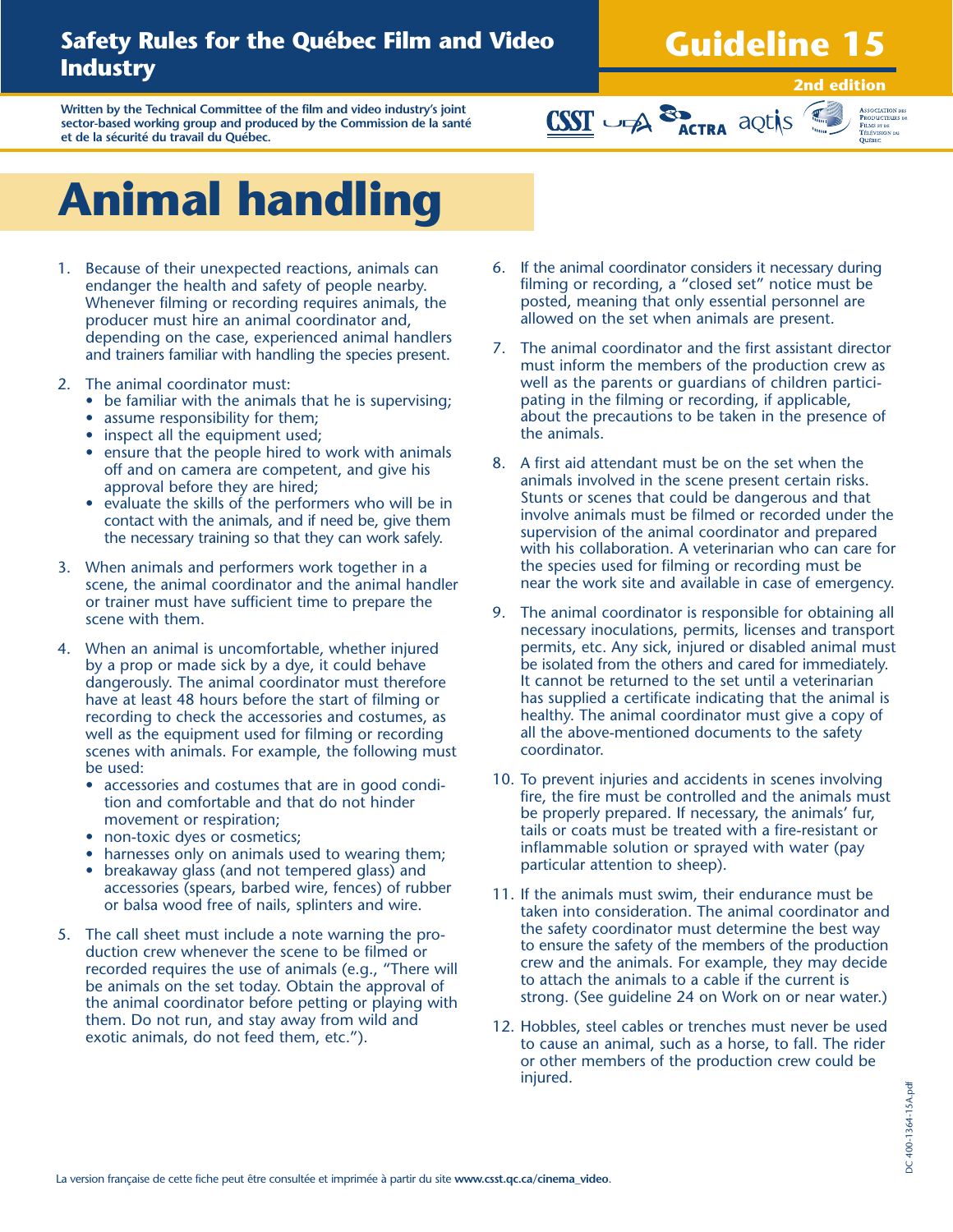#### **Safety Rules for the Québec Film and Video Industry**

- 13. When a large number of animals have to be moved, particular vigilance is necessary to avoid panic movements or stampeding animals.
- 14. A sufficient quantity of cable mats must be available to cover the electrical wires in areas where animals will pass.
- 15. At least two people must be ready to take action to control large animals such as cats and other carnivores the size of a mountain lion or larger.

#### **Use of pyrotechnics and firearms**

- 16. Before firearms are fired or explosives used, the animal coordinator and the armourer (see guideline 17) or blaster (see guideline 16) must consult together, because animals can react unexpectedly and cause accidents. The safety coordinator must also be kept informed about the planned activities.
- 17. Quarter-load ammunition should preferably be used near animals. Cotton or cotton batting must be available to put in the animals' ears when gunfire, explosions or other violent noises are planned.
- 18. Only pyrotechnics containing a minimum quantity of powder must be used; they must not be placed too close to the animals in order to avoid frightening them and thus causing accidents.
- 19. The animal coordinator, animal trainer, animal owner and, if need be, the representative from the animal protection organization, must inspect the land on the set for holes, roots, stones and other things that could cause accidents. If necessary, the bottom of streams must be cleared and low branches removed.
- 20. Hitch rails for animals must be solidly embedded in the ground. Scenery and props must also be solidly secured, with specific attention to ladders, columns, etc., which can easily fall.

#### **Horses**

The following rules are to protect the rider as well as his mount and the people nearby.

- 21. Depending on the scenes to be filmed or recorded, a sufficient number of wranglers must be available to control the horses.
- 22. Horses must be examined daily for injury or lameness.
- 23. Only stunt performers specialized in equestrian stunts may perform stunts with horses, and the rider and horse must be chosen according to the type of stunt to be performed. For example, for falls, sliding, riding on slopes, or stirrup drags, a horse trained specially for this purpose must be chosen. As needed, horses must wear protective boots or skip boots.
- 24. When the rider and his horse must perform a fall, the ground must be broken up or softened by spreading 5  $\mathrm{m}^3$  of sand on it. The area for the fall must be at least 5 m by 5 m, and 50 cm deep. It must be filled with sand, and all stones, lumps or roots must be removed. In some cases, turning the soil in the area of the fall is all that is necessary. Falls or jumps into water must be done from a height of not more than 3.5 m.
- 25. To avoid falls, in particular, horses must wear shoes that are appropriate for their breed and for the land on which they will be working. For example, horses on cement or asphalt must wear shoes with borium studs.
- 26. Traveling through very deep mud and quicksand should be avoided. The use of wires and steel cables must also be avoided.
- 27. For fast pursuit or racing scenes, a sufficient number of replacement animals must be available.
- 28. For chases along railway tracks, the land must be well prepared, particularly by spreading sand or earth along the tracks or between the rails.
- 29. For scenes with stampeding herds, runaway horses and vehicle disintegration (cars, carriages, etc.), there must be a sufficient number of riders off camera to slow or control the animals. In the case of vehicle disintegration, the animals must be freed before the vehicle breaks up.
- 30. The tops of obstacles (fences, walls, etc.) over which horses jump must be clear or made of precut balsa wood.
- 31. When filming or recording is done in a studio, antislip carpets must be installed on the ground or skip boots put on the horses, and a surface must be provided on which the latter can move safely around the set (for example, where horses must pass, cover electric wires with cable mats or secure the wires overhead).
- 32. Spurs may be used only by equestrian specialists with the approval of the animal coordinator and the trainer.

#### **Snakes**

33. To avoid accidents and injuries when snakes and other animals are used in the same scene, the animals must be familiar with one another.

etter<br>The version française de cette fiche peut être consultée et imprimée à partir du site **www.csst.qc.ca/cinema\_video**.<br>المصري المستخدمة المصري المستخدمة المصري المستخدمة المصري المستخدمة المصري المستخدمة المصري المستخ

**Written by the Technical Committee of the film and video industry's joint sector-based working group and produced by the Commission de la santé et de la sécurité du travail du Québec.**



# 2nd edition **Guideline 15**